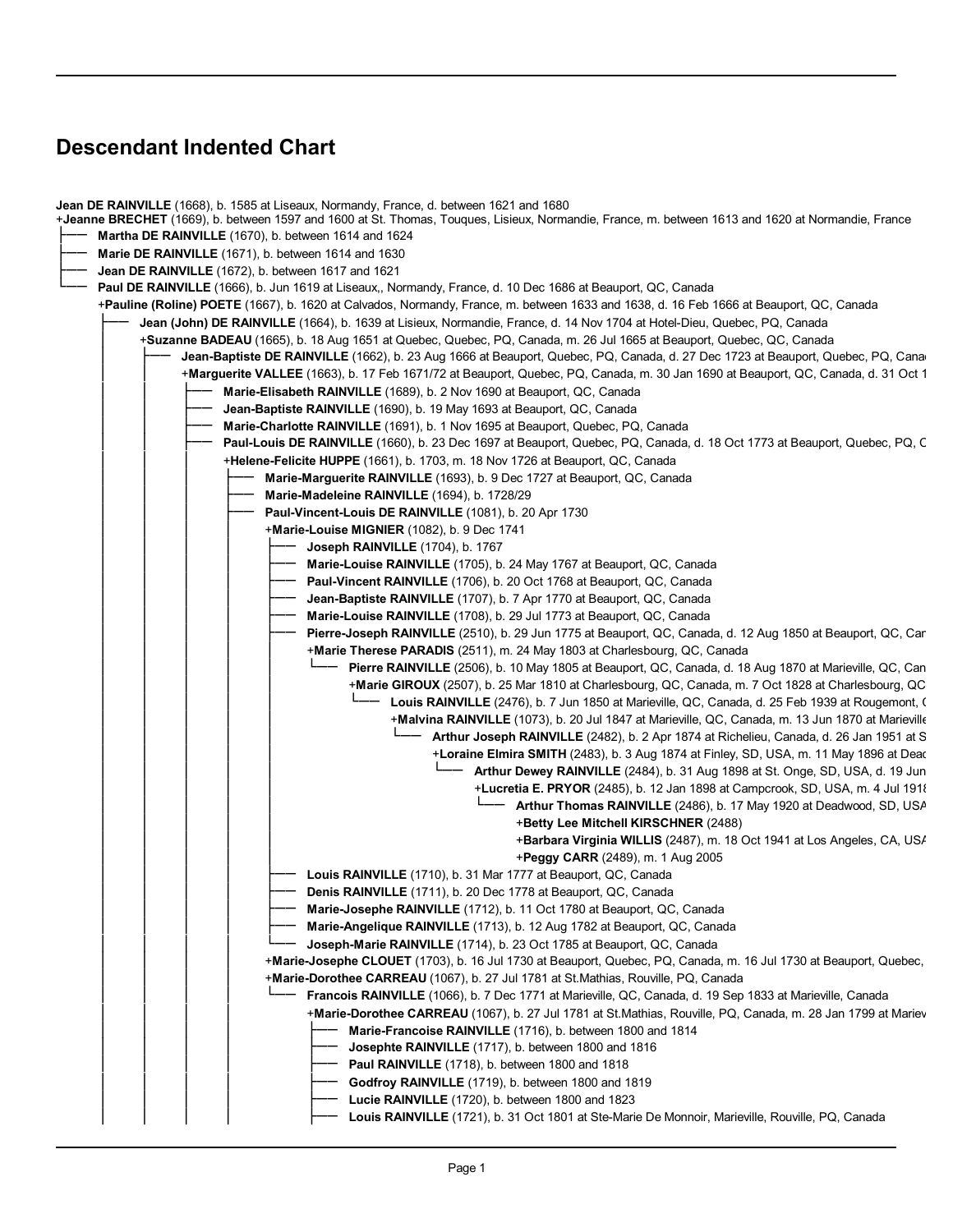| Joseph RAINVILLE (1722), b. 13 Oct 1813 at Marieville, QC, Canada                                       |
|---------------------------------------------------------------------------------------------------------|
| +unknown spouse                                                                                         |
| Pierre RAINVILLE (2522)                                                                                 |
| +Celeste VIENS (2523), m. 28 Jan 1834 at St Mathias                                                     |
| Joseph Pierre RAINVILLE (2526), b. 14 Dec 1835 at Marieville, QC, Canada, d. 22 May 19.                 |
| +Anastasia VIGEANT (2527), m. 7 Mar 1859 at Marieville, QC, Canada                                      |
| Charles RAINVILLE (2528), b. 1 Sep 1838, d. 8 Oct 1838 at Marieville, QC, Canada                        |
| Celeste RAINVILLE (2529), b. 9 Aug 1839 at Marieville, QC, Canada, d. 18 Feb 1921 at Cer                |
| +Pierre RAINVILLE (2530), b. 16 Nov 1858 at Marieville, QC, Canada                                      |
| Charles RAINVILLE (2531), b. 24 Aug 1841, d. 3 Aug 1844 at Marieville, QC, Canada                       |
| Didace RAINVILLE (76), b. 14 Jan 1844 at Marieville, QC, Canada, d. 17 Dec 1930 at Tiller,              |
| +Adelaide PETIT (81), b. 20 Dec 1851 at Woodburn, OR, m. circa 1882 at Izee, Grant Cour                 |
| <b>Edith RAINVILLE (79)</b>                                                                             |
| Elzer RAINVILLE (86), b. Dec 1883 at Izee, OR, d. 26 Jan 1967 at Douglas County,                        |
| +Nettie UNKNOWN (961), d. 25 Nov 1945 at Douglas County, OR                                             |
| <b>Unknown RAINVILLE</b> (1146), d. at Luzon, Phillipines                                               |
| Winnifred RAINVILLE (75), b. circa 1885                                                                 |
| +Leonard PERDUE (802)                                                                                   |
| Dorothy PERDUE (803)                                                                                    |
| Delbert PERDUE (805)                                                                                    |
| <b>Arthur PERDUE</b> (804), b. 25 Feb 1905                                                              |
| +Josephine HUDSON (806), m. 27 Sep 1905                                                                 |
| Arthur Lee PERDUE (807)                                                                                 |
| Barbara Jean PERDUE (808)                                                                               |
| Walter RAINVILLE (78), b. 14 Feb 1886, d. 24 Apr 1948 at Marion County, OR                              |
| +Lucile Beatrice DENNY (809), b. 8 Jun 1894, m. 24 Dec 1915 at Riddle, Douglas (                        |
| James Walter RAINVILLE (810)                                                                            |
| Edith Naomi RAINVILLE (811), b. 10 Jan 1919                                                             |
| +Frederick A. RIEBE (814), m. 21 Jun 1941 at Eugene, OR, USA                                            |
| Douglas Walter RIEBE (815), b. 7 Aug 1950, d. 14 Feb 1966                                               |
| Delbert Denny RAINVILLE (812), b. 28 Aug 1926                                                           |
| +Dolores May WILLARD (816), m. 25 Jun 1950 at Santa Clara, OR, USA                                      |
| Luann Lynn RAINVILLE (817)                                                                              |
| Joan Cecilia RAINVILLE (813), b. 28 Feb 1936                                                            |
| +Daniel E. JOHNSON (818), m. 20 Feb 1959 at Reno, NV, USA                                               |
| Jauriere (?) RAINVILLE (2532), b. 23 Feb 1846, d. 8 Jan 1848 at Marieville, QC, Canada                  |
| Damase (?) RAINVILLE (2533), b. 7 May 1848 at Marieville, QC, Canada, d. 21 Dec 1848 a                  |
| Timothee RAINVILLE (2534), b. 29 May 1851 at Marieville, QC, Canada, d. 25 Jun 1851 at                  |
| Timothee RAINVILLE Sr. (1064), b. 18 Dec 1818 at Marieville, Canada, d. 20 Dec 1871 at Ste. Angele, Car |
| +Flavie LOISELLE (1065), m. 18 Oct 1836                                                                 |
| <b>Timothee RAINVILLE</b> (73), b. 7 Sep 1837 at Marieville, QC, Canada                                 |
| +Adelaide PETIT (81), b. 20 Dec 1851 at Woodburn, OR, m. 11 Jan 1870 at Walla Walla, OR, USA            |
| <b>Timothy RAINVILLE Jr.</b> (72), b. 26 Oct 1870, d. 1902                                              |
| Malvina RAINVILLE (80), b. 21 Sep 1872 at Pendelton, OR, USA, d. 27 Jul 1957                            |
| +Joseph PICARD (752), m. circa 1890 at Pendleton, OR, USA                                               |
| Davie PICARD (753)                                                                                      |
| Rena PICARD (755)                                                                                       |
| <b>Marie Edna PICARD</b> (754), b. 9 Jun 1894                                                           |
| +Orville CAMPBELL (758), m. circa 1911 at Pendleton, OR, USA                                            |
| <b>Arthur CAMPBELL (759)</b>                                                                            |
| <b>Maurine CAMPBELL (760)</b>                                                                           |
| Donald CAMPBELL (761)                                                                                   |
| Joseph Elzer PICARD (756), b. 9 May 1903                                                                |
| +Fleta WRIGHT (762), m. 28 Aug 1930                                                                     |
| Joella Lee PICARD (763)                                                                                 |
| Thomas Eugene PICARD (764)                                                                              |
| Malva Dee PICARD (765)                                                                                  |
| William Joseph PICARD (766)                                                                             |
| Walter Elmer PICARD (757), b. 7 Apr 1906                                                                |
| +Virva N. BRADEN (767), m. 4 Feb 1935 at Vancouver, WA                                                  |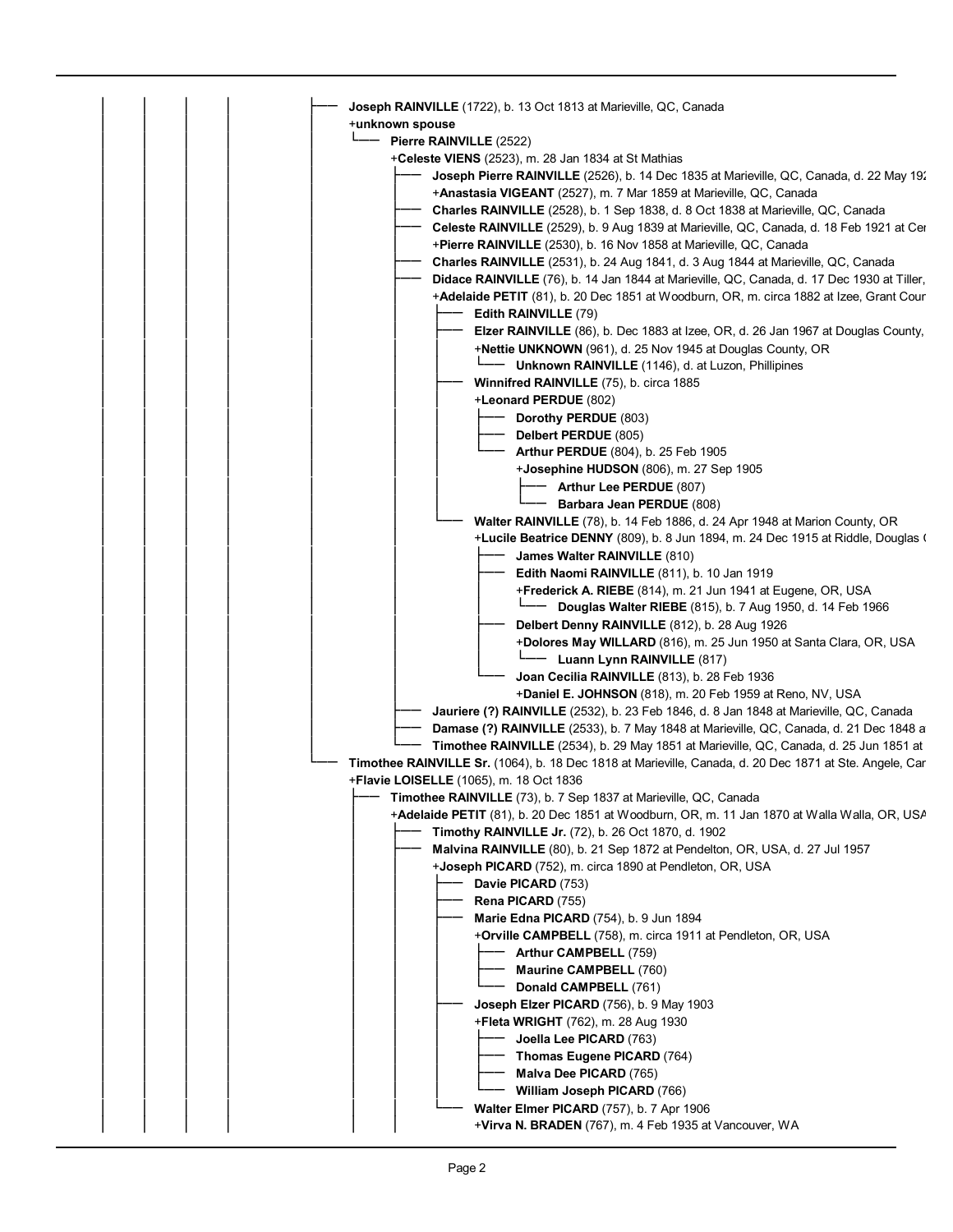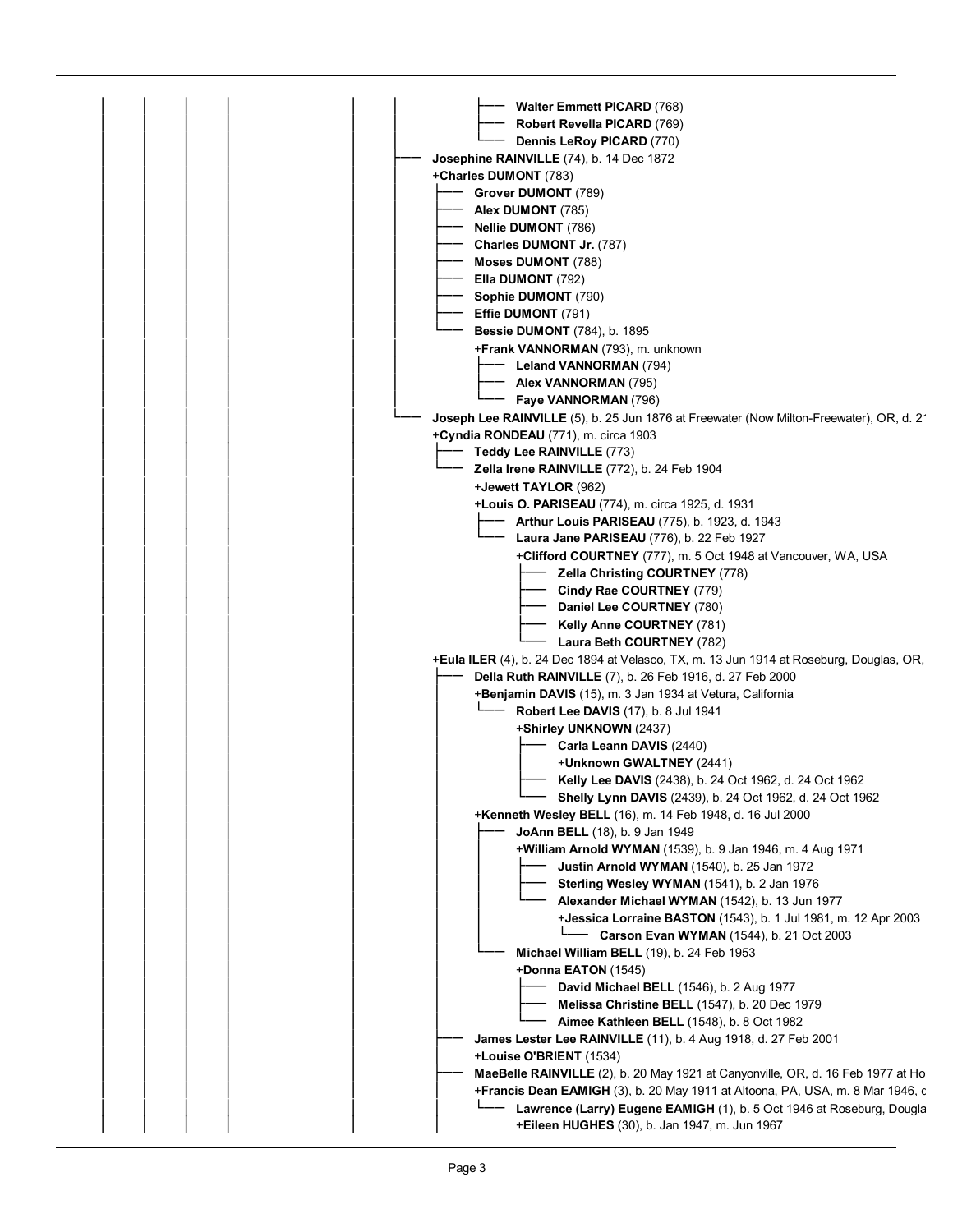| Dawn Michelle EAMIGH (21), b. 17 Oct 1967 at RAF Lakenheath, U                                          |
|---------------------------------------------------------------------------------------------------------|
| +unknown spouse                                                                                         |
| Stephanie Nicole EAMIGH (33), b. 14 Sep 1987 at Atwater,                                                |
| Hayley Danielle EAMIGH (65), b. 2 Aug 1993 at Fresno, CA                                                |
| Yvette Toni EAMIGH (22), b. 1 Feb 1970 at Tucson, AZ, USA                                               |
| $+$ Sean REED (923)                                                                                     |
| Cassidy Rachel REED (924), b. 15 Jun 2001 at Fresno, CA,                                                |
| Scott Dean EAMIGH (23), b. 8 Feb 1974 at RAF Lakenheath, United                                         |
| +Amanda HAJNAL (823)                                                                                    |
| Dylan Zachary EAMIGH (144), b. 1 Feb 1996                                                               |
| +Terri EZRATTY (24), b. 23 Feb 1947 at Saulberg, Austria, m. 23 May 1985                                |
| +Charles S. ZIMMERMAN (31), b. at WA, m. circa 1951                                                     |
| <b>Gary (Garry) Stephen ZIMMERMAN</b> (32), b. 26 Mar 1952 at Canyonville, C                            |
| +Clarence L. COLEMAN (643), b. 20 Aug 1919 at CA, m. after 1964, d. 9 Dec 1967                          |
| Winnifred Adelaide RAINVILLE (8), b. 2 Oct 1923                                                         |
| +George L. MAMEROW (797)                                                                                |
| George L. MAMEROW Jr. (798)                                                                             |
| Claudia L. MAMEROW (799)                                                                                |
| Nancy Jo MAMEROW (800)                                                                                  |
| Garland Elzer RAINVILLE (6), b. 4 Sep 1928, d. 14 Aug 1987 at Tiller, Douglas Co.                       |
| +Mary Pauline JENNINGS (801), b. 7 Oct 1932, m. 19 Apr 1947 at Douglas Co, OF                           |
| - Theodore Lee RAINVILLE (12)                                                                           |
| <b>Gerald Elzer RAINVILLE (13)</b>                                                                      |
| Lonnie Joe RAINVILLE (14)                                                                               |
| Joseph RAINVILLE (1068), b. 2 Apr 1839 at Marieville, QC, Canada, d. 29 Jul 1917 at Frenchtown,         |
| +Julie BOULAIS (2451), b. 9 Nov 1843                                                                    |
| Joseph Timothy RAINVILLE (2452), b. 9 Jun 1862, d. 7 Jan 1945                                           |
| +Mary Celeste PICARD (2453), b. 23 May 1875, d. 16 Mar 1955                                             |
| <b>William RAINVILLE</b> (2456), d. 14 Jul 1952                                                         |
| Albert RAINVILLE (2454), b. 28 Feb 1894, d. Jun 1977                                                    |
| <b>John Timothy RAINVILLE</b> (2455), b. Sep 1896, d. 7 May 1955                                        |
| <b>- Arthur Casey RAINVILLE</b> (2457), b. 24 Jul 1904, d. 10 May 1975                                  |
| Samuel RAINVILLE (2458), b. 21 Jun 1911, d. Jun 1983                                                    |
| Julie RAINVILLE (2459), b. 26 Sep 1862                                                                  |
| Henri RAINVILLE (2460), b. Sep 1863                                                                     |
| Nelson Ignacious RAINVILLE (2461), b. 21 Mar 1867                                                       |
| +Mary PICARD (2469)                                                                                     |
| <b>+Rosa GOBIN (2467)</b>                                                                               |
| <b>- Marguerite RAINVILLE</b> (2465), b. circa 1898                                                     |
| +Mary Elizabeth WARD (2462)                                                                             |
| Unknown RAINVILLE (2466)                                                                                |
| Margaret Ellen RAINVILLE (2468), b. 10 Oct 1887, d. 9 Dec 1969                                          |
| Lenore RAINVILLE (2463), b. circa 1894                                                                  |
| Callista Ursula RAINVILLE (2464), b. 13 Aug 1896, d. 30 Jan 1981                                        |
| Pierre Francois RAINVILLE (2470), b. 8 Oct 1877, d. Oct 1969                                            |
| +Mary E. UNKNOWN (2471)                                                                                 |
| Edward Fredrick RAINVILLE (2472), b. 8 Apr 1878, d. Aug 1968                                            |
| <b>+Mary FUCHS (2473)</b>                                                                               |
| Adeline RAINVILLE (1069), b. 15 Nov 1840 at Marieville, QC, Canada                                      |
| +Joseph TETREAULT (2474), m. 23 Sep 1857                                                                |
| Lebert RAINVILLE (1070), b. 24 Sep 1842 at Marieville, QC, Canada, d. 19 Jan 1928 at Rougemont          |
| +Fro Xavier BOULAIS (2475), m. 6 Jun 1860 at Marieville, QC, Canada                                     |
| <b>Philomene RAINVILLE</b> (1071), b. 3 May 1844 at Marieville, QC, Canada, d. 5 Sep 1845 at Marieville |
| Alderic RAINVILLE (1072), b. 2 Nov 1845 at Marieville, QC, Canada, d. 24 Jun 1913 at Ste Augile (       |
| Malvina RAINVILLE (1073), b. 20 Jul 1847 at Marieville, QC, Canada, d. 29 Oct 1919 at Belle Fourc       |
| +Louis RAINVILLE (2476), b. 7 Jun 1850 at Marieville, QC, Canada, m. 13 Jun 1870 at Marieville, C       |
| Arthur Joseph RAINVILLE (2482) (see above)                                                              |
| Cordelie RAINVILLE (1074), b. 20 Feb 1849 at Marieville, QC, Canada, d. 10 Feb 1922 at Ste Made         |
| +Isaic RAINVILLE (2477), m. 15 Feb 1870 at Ste Augile                                                   |
| Elise RAINVILLE (1075), b. 31 Dec 1850 at Marieville, QC, Canada, d. 15 May 1913 at Ste Augile          |